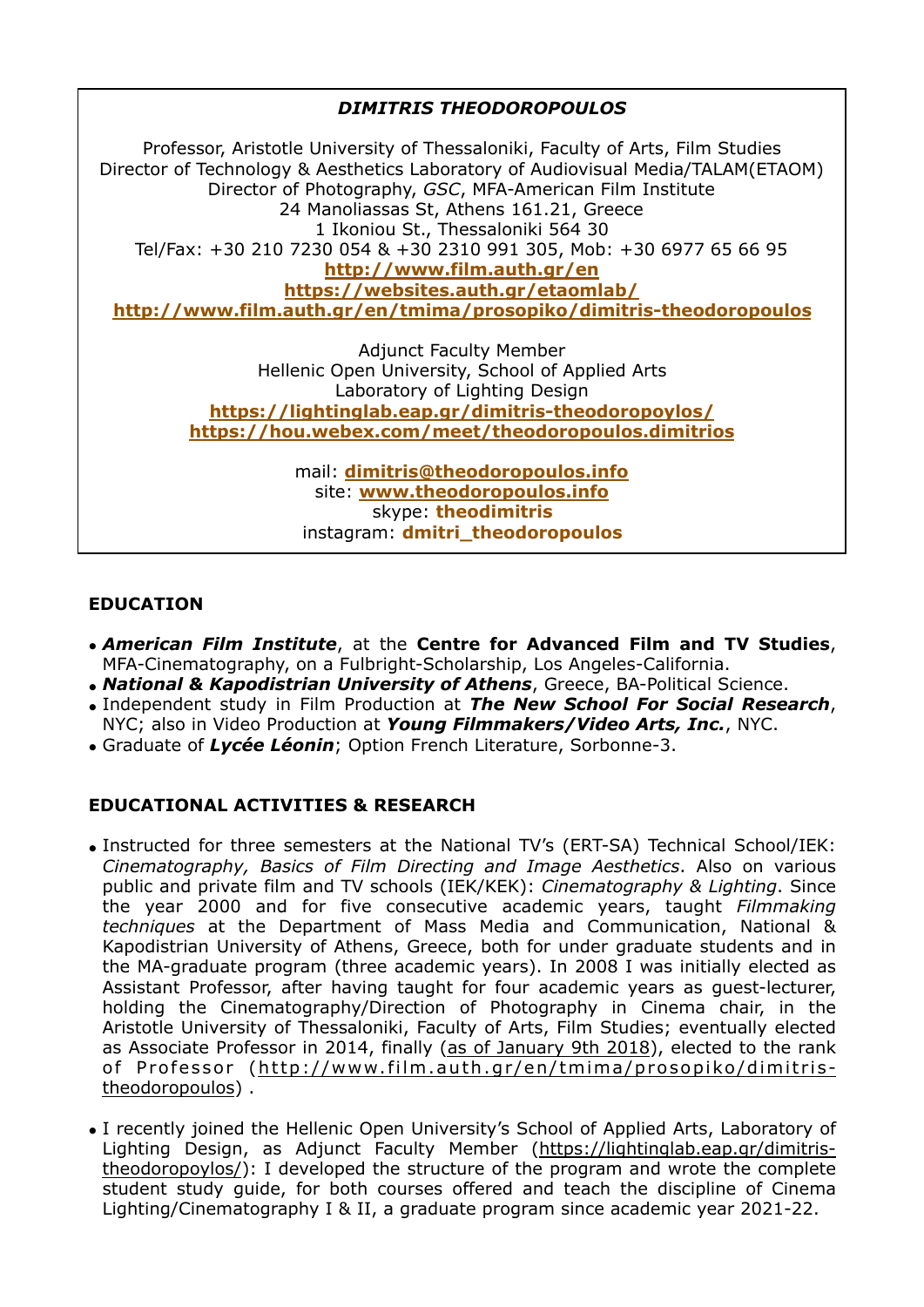- I was recently appointed alternate member of the general assembly at H.F.R.I./ ΕΛ.ΙΔ.ΕΚ., <https://www.elidek.gr/en/homepage/>, the Hellenic Foundation for [Research and Innovation, \(https://www.elidek.gr/en/governing-bodies/general](https://www.elidek.gr/en/governing-bodies/general-assembly/)assembly/ & https://www.elidek.gr/wp-content/uploads/2021/12/ [CV\\_THEODOROPOULOS\\_DIMITRIS.pdf, where I previously collaborated as evaluation](https://www.elidek.gr/wp-content/uploads/2021/12/CV_THEODOROPOULOS_DIMITRIS.pdf)  committee member on two major research calls.
- Authored a book on cinematography, *To phos ston Helliniko kinimatographo / The light on Greek cinema,* Egokeros, Athens, 2009, ISBN: 978-960-322-370-2.
- In 2016, the first official Laboratory of the Cinema Department of the School of Fine Arts at AUTH was inaugurated and I was appointed by our General Committee, as Director: *Technology & Aesthetics Laboratory of Audiovisual Media/TALAM*  (ETAOM/ΦΕΚ 9129, Issue # 804, 24-3-2016).
- During and throughout 2013-2016, I developed as Principal Investigator three major research projects:
	- 2016, *New technological advances in the development of lenses in digital cinematography* (*Νέες τεχνολογικές προσεγγίσεις στη δηµιουργία κ ι ν η µ α τ ο γ ρ α φ ι κ ώ ν φ α κ ώ ν γ ι α τ ι ς α ν ά γ κ ε ς τ η ς ψ η φ ι α κ ή ς κινηµατογραφίας*), with the support of the AUTH's Research Committee research-code #93384. The results of this research -as free dowload- serve as educational material for both the Cinematography students of AUTH's Cinema Department and the new Cinema Lighting discipline, offered by the Hellenic Open [University's School of Applied Arts, Laboratory of Lighting Design: http://](http://www.theodoropoulos.info/attachments/071_Nees-texologies-proseggiseis-DT.pdf) www.theodoropoulos.info/attachments/071\_Nees-texologies-proseggiseis-DT.pdf.
	- 2015: *Sound Imagery: music-acoustics and visual representations with the use of digital cinema techniques* (*Ηχητική απεικόνιση: η µουσική ακουστική και οι οπτικές αναπαραστάσεις της µε τη χρήση ψηφιακών τεχνικών του κινηµατογράφου*), with the support of the John Latsis Foundation, research-code #91966/through AUTH's RC (ΕΛΚΕ-ΑΠΘ). The results of this research -as free dowload- serve as educational material both for all students of AUTH's Cinema Department and the new Cinema Lighting discipline, offered by the Hellenic Open University's School of Applied Arts, Laboratory of Lighting Design: http://www.theodoropoulos.info/attachments/ 071 EGXEIRIDIO FINAL 071215 compressed.pdf. The conclusions: http:// www.theodoropoulos.info/attachments/071\_ηχητική%20απεικονιση: %20ΑΠΘ:απολογισµός%20071215\_compressed.pdf.
	- 2013: *Manipulating the image in digital cinematography* (*Διαχείριση εικόνας στην ψηφιακή κινηµατογράφηση*), research-code #90657, with the support of the AUTH's Research Committee. A documentary essay-film was produced as well incorporating the results in a poetic way: *Piano-play*, 35mm-Digital, 2014, documentary short (8th Athens Avant Garde Film Festival/Athens' Cinémathèque-2014, Director-Cinematography). Also shown as part of my presentation/seminar at EUFORIA, in the three-part European congress (Greece-Hungary-Poland), on cinema education(Creative Europe-MEDIA, http:// [euforia.filmfestival.gr/default.aspx?lang=en-US&page=1342#,2016\). Trancripts](http://euforia.filmfestival.gr/default.aspx?lang=en-US&page=1342#)  (Greek & English): http://www.theodoropoulos.info/attachments/ 071 EUFORIA%20(Creative%20Europe-MEDIA), %20%20European%20Conference%20"MEDIA%20EDUCATION%20:εισήγηση:se minar%20ΔΘ%20transcript%20midrez.pdf, on the issue of *The meaning of original cinematography in the development of cinematic narrative*.
	- [My publications are collected at: http://www.theodoropoulos.info/articles](http://www.theodoropoulos.info/articles-publications.html)publications.html.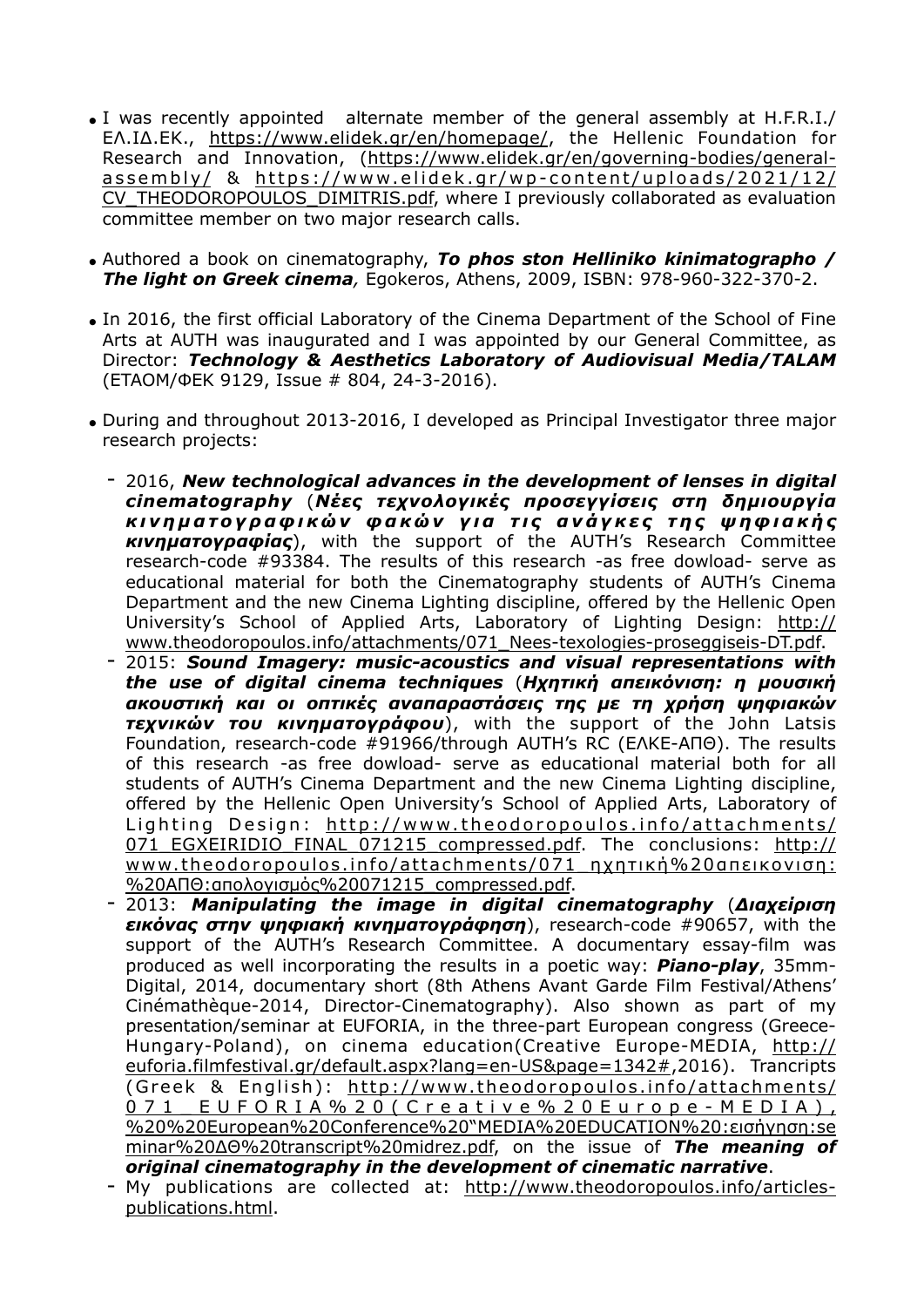- [Excerpts from the approach of my classes for 4th year students at AUTH: https://](https://websites.auth.gr/etaomlab/%CE%B4%CF%86/) websites.auth.gr/etaomlab/δφ/ & https://www.youtube.com/watch? [v=D2see\\_O84l8, \(academic year 2016-17\). Details, http://www.film.auth.gr/el/](https://www.youtube.com/watch?v=D2see_O84l8) [tmima/prosopiko/dimitris-theodoropoylos, http://www.film.auth.gr/en/tmima/](http://www.film.auth.gr/el/tmima/prosopiko/dimitris-theodoropoylos) [prosopiko/dimitris-theodoropoulos & http://www.theodoropoulos.info/auth](http://www.theodoropoulos.info/auth-school-of-fine-arts-film-department.html)school-of-fine-arts-film-department.html.
- Organised a two-day masterclass/intensive workshop, in collaboration with Eastman-Kodak, 2012 on shooting with motion picture negative film.
- Coordinated a three-day masterclass/intensive workshop, on digital imaging manipulation and creative techniques in color-correction, 2013; this has since become a yearly event, in collaboration with a top post production facility ([https://authorwave.com\)](https://authorwave.com).
- Collaborated with Aegean University on a series of lectures on Audiovisual techniques: *Reality through the lens,* July-2012.
- Masterclass on Digital Cinematography, for the series offered by the municipality of the city of Thessaloniki, 2013.

## **FILMOGRAPHY**

#### **<http://www.imdb.com/name/nm1387658/> <http://www.theodoropoulos.info/filmography.html>**

- 
- Recent collaborations as Director of Photography include the features:<br>• **Ierosyloi/Sacrilege**, 35mm-Digital, fiction-feature, 2017, a coproduction with • **Ierósyloi/Sacrilege**, 35mm-Digital, fiction-feature, the Greek Film Centre & ERT SA National Broadcasting Organisation (Director of Photography & coproducer); premiered in Thessaloniki Film Festival, https:// [www.filmfestival.gr/en/movie-tdf/movie/7934 \); Prize for best original soundtrack](https://www.filmfestival.gr/en/movie-tdf/movie/7934)  at X'-Edition of Otranto Film Fund International Festival-Italy, 2018 (https:// www.teatrionline.com/2018/09/offf-otranto-film-fund-festival-community[edition-10-edizione/\). Also shown at the official selection of 4th Festival](https://www.teatrionline.com/2018/09/offf-otranto-film-fund-festival-community-edition-10-edizione/)  Internacional ADF-LUMITON de Fotografía Cinematográfica, Buenos Aires, Argentina, 2018 (http://adfcine.org/sys/adf-y-lumiton-presentan-el-festival[internacional-de-fotografia-cinematografica/\), at 50/50: Gender Equality also in](http://adfcine.org/sys/adf-y-lumiton-presentan-el-festival-internacional-de-fotografia-cinematografica/)  [Cinema Film Festival, Athens-Greece, 2018 \(http://wift.gr/el/5050-](http://wift.gr/el/5050-%CE%B9%CF%83%CE%BF%CF%84%CE%B7%CF%84%CE%B1-%CE%BA%CE%B1%CE%B9-%CF%83%CF%84%CE%BF%CE%BD-%CE%BA%CE%B9%CE%BD%CE%B7%CE%BC%CE%B1%CF%84%CE%BF%CE%B3%CF%81%CE%B1%CF%86%CE%BF_2o-%CE%B1%CF%86%CE%B9%CE%B5/)ισοτητα-καιστον-κινηµατογραφο\_2o-αφιε/), 6° Festival Cinematográfico de Mérida, Yucatán, México, 2020 (https:// [fecime96.wixsite.com/festivalfecime\)](http://fecime96.wixsite.com/festivalfecime), 5th San Antonio Independent Film Festival Fescisa 2021, Ecuador (https://fescisa.wixsite.com/ [fescisa/fescisa-2021\). Recently \(March, 2022\), it was presented at the 4th Festival](https://fescisa.wixsite.com/fescisa/fescisa-2021)  de Cine Chipriota y Griego, in Barcelona-Spain.
	- *Katerina Gogou gia tin apokatastasi tou mavrou/Reinstating the black*, Digital, 2013, (Director of Photography & coproducer), documentary feature, presented at the: Documentary Festival of Thessaloniki, Images of the 21st century-2013, 7th Doc Fest Chalkis -2013/director's & original music prizes, East end festival: Athens now, London-2015.
	- *Greece and climate change*, Digital, 2011, documentary series, cinematographer & co director, produced by ERT SA National Broadcasting Organisation (eleven x 52', episodes).
	- *Altamoura*, Digital, 2010, documentary feature, presented at the, Montreal International Film Festival, 4th Doc Fest Chalkis, coproduced with the support of the Greek Film Centre and ERT SA National Broadcasting Organisation.
	- *Niko Koundouros-Odysseys,* 35mm, *2010* (cinematographer, coproducer), documentary feature, presented at the 12th Documentary Festival of Thessaloniki, Images of the 21st century, coproduced with the support of the Greek Film Centre.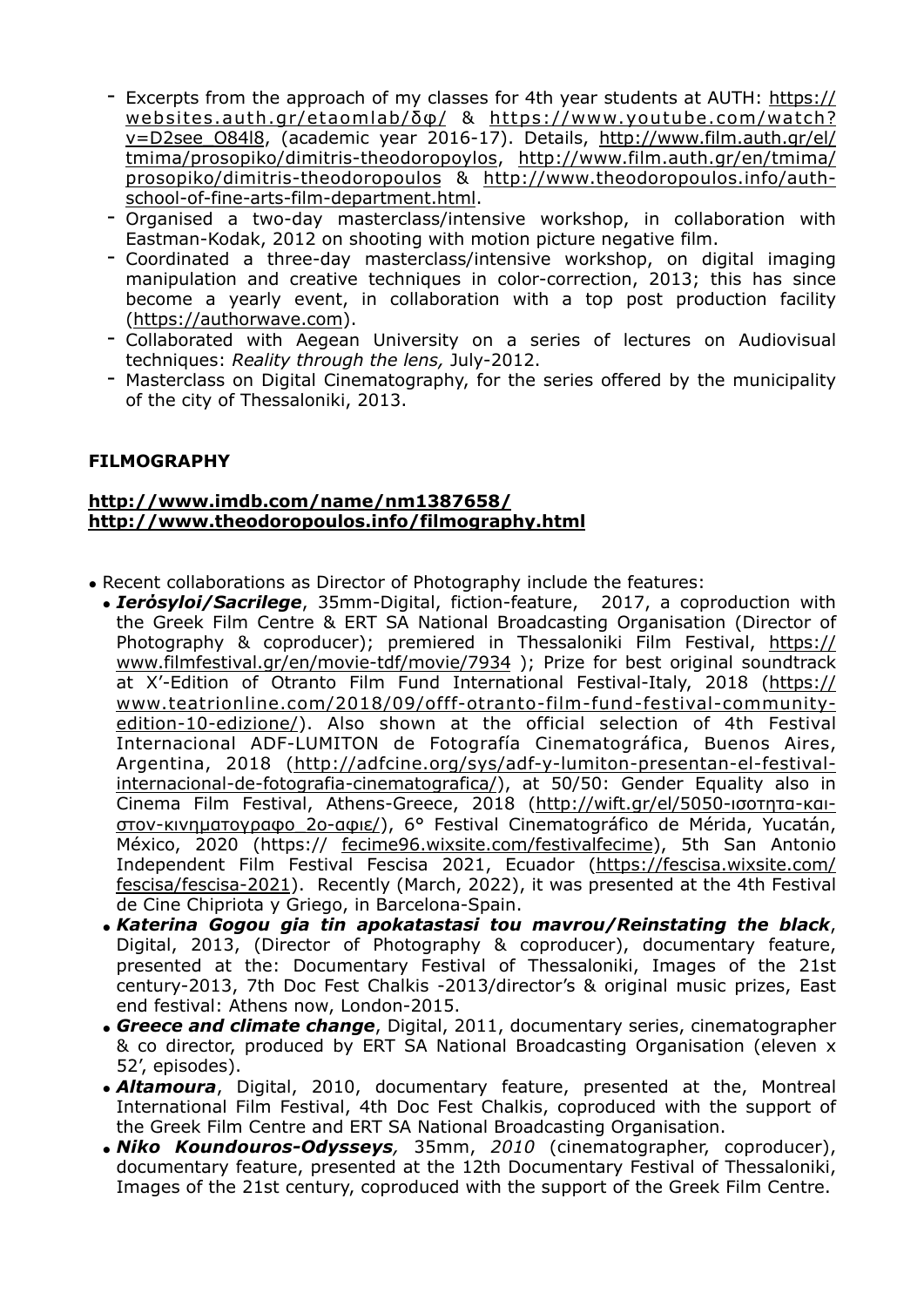- *I cantina/Canteen*, 35mm, 2009, fiction-feature, presented at the 50th Thessaloniki Film Festival, coproduced with the support of the Greek Film Centre and ERT SA National Broadcasting Organisation.
- *Mikres exeyerseis/Small revolts*, 35mm, 2009, fiction-feature, presented at the, 50th Thessaloniki Film Festival, International Competition & Montreal International Film Festival, coproduced with the support of the Greek Film Centre and ERT SA National Broadcasting Organisation.
- Other recent collaborations include the short fiction films, *Grammata sti Germania/Letters to Germany*, 35mm-Digital, 2015, (Athens International Film Festival, 2015, Moscow Greek Film Festival Week, Οctober-2016 & Krasnogorsk, December-2016, Cyprus International Film Festival, 2016), *Alina Hatson*, 35mm-Digital, 2013, (Athens International Film Festival-2013, Other Movie 3d Lugano Film Festival 2014 - Lugano/Switzerland, International Film Festival of Cinematic Arts [Shorts and Micro Cinema] – IFFCA 2014, Los Angeles/USA, World Arts Film Festival, 2014 - Jacksonville/USA, 17th Flying Broom International Women's Film Festival, 2014 - Ankara/Turkey, Sacramento International Film Festival, 2014 - Sacramento/ USA, Julien Dubuque International Film Festival, 2014 - Dubuque/USA, 16th Sarasota Film Festival 2014 - Sarasota/Florida/USA, 7th Beirut Greek Film Festival, 2014 - Beirut/LEBANON), *Darlene*, 35mm-Digital, 2014, short fiction, *Piano-play*, 35mm-Digital, 2014, documentary short (8th Athens Avant Garde Film Festival/ Athens' Cinémathèque-2014, Director-Cinematography).
- Also the short fiction films, *Happy life*, 35mm, official selections at International Film Festivals of Drama & Montpeliers-2009); *Kinita stoichoia/Moving elements & To patari/The attic*, 35mm (both produced by ERT SA National Broadcasting Organisation, microfilm-program, best cinematogaphy prize for both as well, at Drama International Film Festival 2011). The documentary feature, *Aphrodite's child*, 2013, (Super-35mm, HD, 80', Research-Cinematography-Director-Coproducer). The documentary-short, *07-01-2011, the last rehearsal* (HD, 7', Writer-Cinematographer-Director), was selected and shown at the, 12th Documentary Festival of Thessaloniki, Images of the 21st century, 2011, Chalkis Doc Fest-2011, Athens Video Art festival, 2011, also at ERT SA National Broadcasting Organisation's «Σηµείο ART», on 02-01-2012. Finally my documentary short *Cello lesson* (HD, 7', Writer-Cinematographer-Director), was selected and shown at Chalkis Doc Fest-2013 as well as at the 7th Avant-garde Festival of the Athens' Cinémathèque-2013.
	- Selected links regarding some of the above-mentioned projects and various audiovisual cinematic creations and collaborations, along with some earlier works, 2003-2022 (mostly trailers plus some full-length movies):
		- <https://vimeo.com/245254900>, password: Makris, *Ierosyloi/Sacrilege*, 2018
		- <https://www.youtube.com/watch?v=diswANWLSsw>, trailer, *Letters to Germany*, 2015
		- [https://www.youtube.com/watch?v=7FXSAsP\\_3Ho&t=4s,](https://www.youtube.com/watch?v=7FXSAsP_3Ho&t=4s) *Piano-play*, 2015
		- <https://www.youtube.com/watch?v=tTIu7bVlJlk&t=9s>, *Cello-lesson*, 2013
		- [http://www.artesliberales.gr/trailer-photos-c1pee,](http://www.artesliberales.gr/trailer-photos-c1pee) trailer, *Alina Hatson*, 2013
		- <https://www.youtube.com/watch?v=oLwMhDCZSeo>, trailer, *Katerina Gwgoureinstating the black*, 2012
		- <https://www.youtube.com/watch?v=KhVP6030vls>, extended-trailer, *Niko Koundouros-Odysseys*, 2011
		- [https://www.youtube.com/watch?v=0q5llzmzlhU,](https://www.youtube.com/watch?v=0q5llzmzlhU) *Τhe last rehearsal*, 2011
		- <https://www.youtube.com/watch?v=lWM-Cyoukk0>, trailer, *Canteen*, 2010
		- [https://www.youtube.com/watch?v=2ChNqc\\_hHN0](https://www.youtube.com/watch?v=2ChNqc_hHN0), *Play it again Christos*, 2007
		- <https://www.youtube.com/watch?v=5mOOIQMUzdc>, *Alive at Kyttaron*, 2006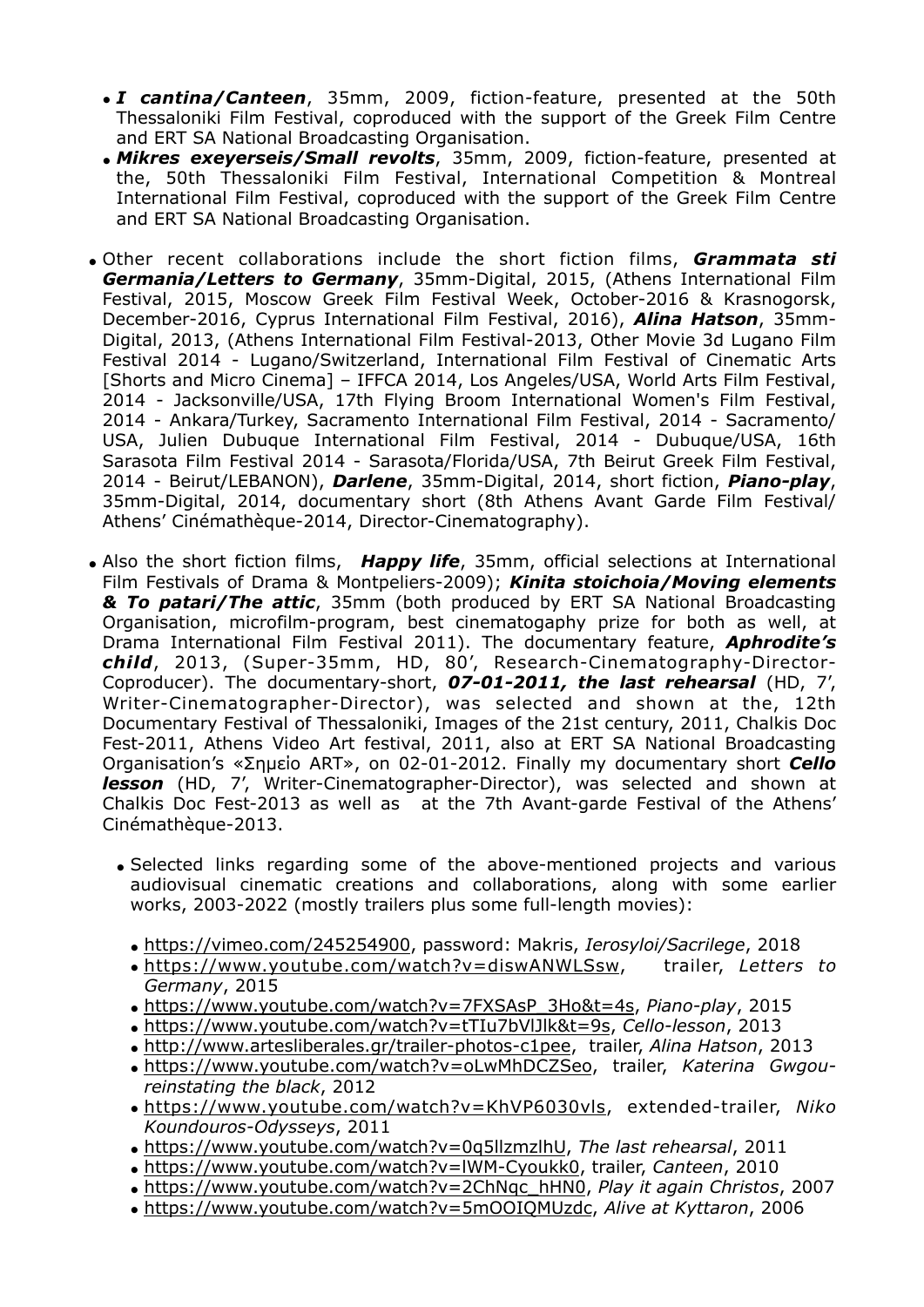- <https://vimeo.com/channels/greekshortfilms/74462398>, *Dry cleaning*, 2005
- <https://www.youtube.com/watch?v=s2xxTrXhmdo>, trailer, *Heart of the beast*, 2005
- <https://www.youtube.com/watch?v=jzAqLNLF8Js>, *The filming of Heart of the beast,* 2005/2015
- <https://vimeo.com/channels/greekshortfilms/74462255>, *Against the wall*, 2004
- <https://vimeo.com/channels/greekshortfilms/74516586>, *Offered boy*, 2003
- <http://www.theodoropoulos.info/demo-reel.html>, a personal demo-reel including earlier collaborations, 1997-2009
- Recent international film festival participations of above mentioned projects,
	- 11th London Scifi film fest, UK, 2012, 5th Oporto 7 fest, Portugal, 2012, 16th FLICKERS: Rhode Island Int'l Film Festival, 2012, 10th Mediterranean short film fest Tangier, Morocco, 2012 6th Reykjavik International Film Festival, Iceland, 2012, 5th Int'l Short Film Festival Corti and Cigarettes, Rome, 2012 Director's Forthnight Berlin, 2011, 3rd Anthony Minghella Film festival, 2011, 6th Cao Amarelo film festival Portugal, 2011, 3rd Jaipur Int'l film festival India, 2011, ECU Independent Film fest Paris France, 2010, 30th Busan International short film fest S. Korea, 2010 38th Festival de cine de Huesca Spain, 2010, 6th International Short Film Festival Detmold, 2010, Corto del Med film fest France, 2010, 6th Busho International Short film fest Hungary, 2010, 5th International Film Festival of Marbella Spain, 2010, Art Court Video Fest France, 2010, 15th Fantastik Film Fest Lund Sweden, 2010, 7th ROIFF Romania Int'l film festival, 2010, 2nd Iasi Int'I film festival Romania, 2010, 24th Leeds Int'l film fest England, 2010, 29th Uppsala Int'l short film festival Sweden, 2010, 8th Int'l film fest of Monaco – Angel Film Awards France, 5th Euroshorts Poland, 2010, 22nd Int'l short film fest of Istanbul Turkey, 2010, 7th Fenaco Film festival Peru, 2010, Leith short film fest, UK 2010, 31st Cinemed Montpellier, France, 2009, 7th Int'l film fest of Sci-Fi & Fantasy Films, London 2008, 3rd Int'l film fest of Cyprus 2008, 9th Int'l short film fest of Izmir, Turkey 2008, 15th Int'l short film fest FeSanCor, Chile 2007, 10th Int'l Lashorts Fest Los Angeles 2006, Int'l short film festival of San Francisco 2006, 23th Int'l Film Fest Amiens 2003, 5th Motovun (on line) Film Festival 2003, 49th Int'l Taormina FilmFest 2003, 16th Dakino Int'l film Festival Bucharest, Grand Prize of Best short film in 5th Marbella Int'l film fest, Best animation short in 8th Int'l Monaco film fest, Selection Officielle 56th Cannes Film Festival 2003.
- Earlier collaborations, include:
	- *I cardia tou ktinous/Heart of the beast*, 35mm, feature fiction (Greek Film Centre-theatrical release, December-2005, GOLDEN Remy Award-#9th Huston Film Festival)
	- *Zontanoi sto Kyttaro/Alive at Kyttaron*, 35mm, feature documentary (Greek Film Centre-presented at Thessaloniki international documentary film festival-2006, 2nd prize annual state film awards, Pragues' MOFFOM-international festival of music films)
	- *Play it again Christos*, Digital, feature documentary (1st prize, Images of the 21st century International Film Festival in Thessaloniki-2007)
	- *Ithicon akmaiotaton*, 35mm, feature fiction (Greek Film Centre & National TV Network-ERT, theatrical release, January-2006).
	- Also the shorts *Stegno katharisma/Dry cleaning*, (National TV Network-ERT), *O Ichos you kymmatos/Sound of the wave* & *To doro/ The gift*, 35mm (Greek Film Centre), all presented in the official competition of Drama film festival, September-2005.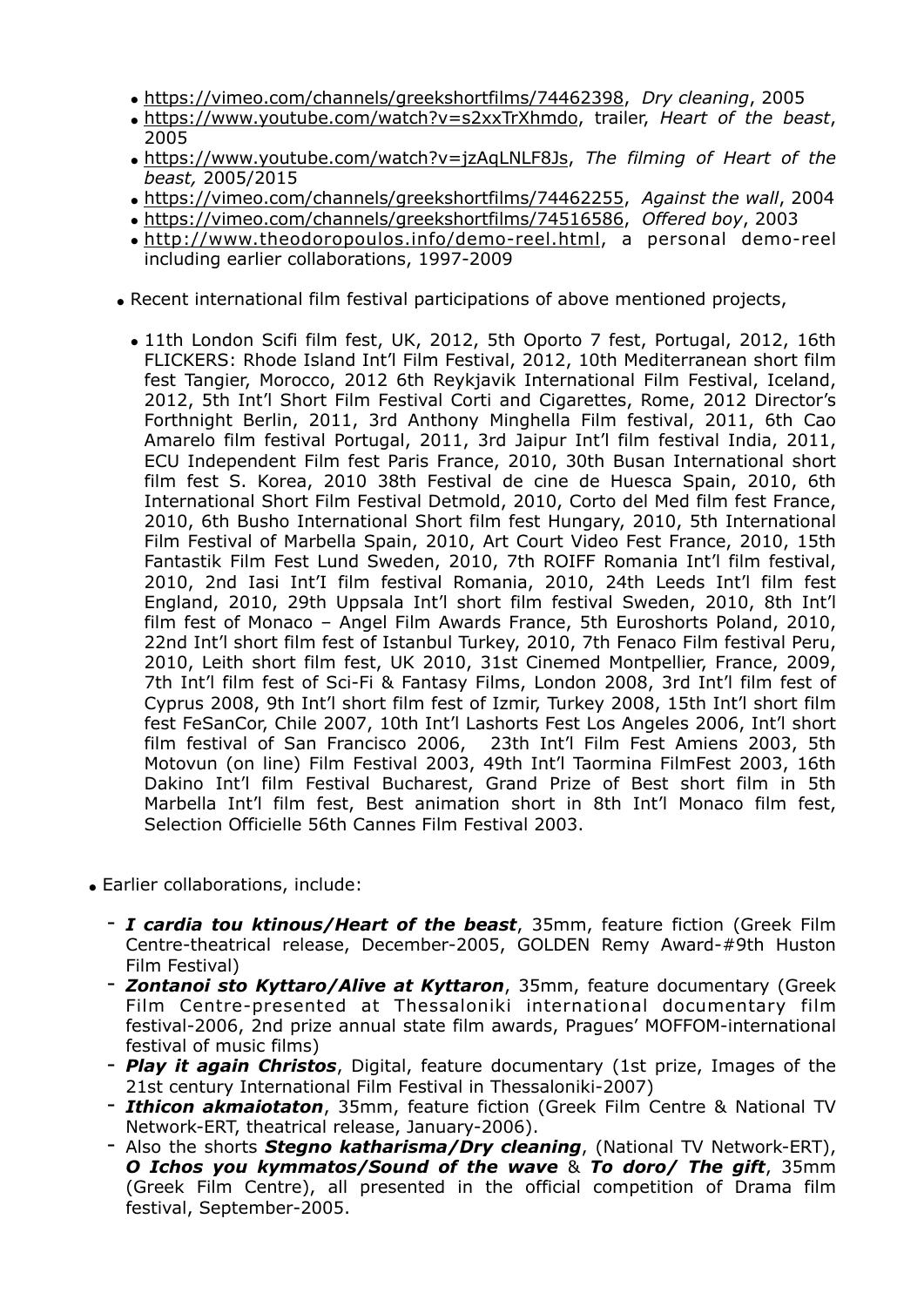- Other projects include the shorts *Ston ticho/Against the wall*, *Savatobrado/ Satyrday night*, *I koukla/The doll*, *Ticket to ride*, *Fylakas anggelos/ Guardian Angel*, *O koukos/Cukoo*, 35mmall shown in local & international festivals (2003-4).
- Other documentaries include, *Cassianis'-psalm*, Digital, 52' (National broadcast Easter-2006, a state TV-ERT-production), *Greek folk music*, Digital (7-part x 52 min, cinematographer & coproducer), *Me metro & synepia*, Digital, 45', on the Athens' Metro system (cinematographer & production) and various other film & video productions such as the industrial documentary *Hotel grand resort* in Lagonissi, *Murder at the agora*, Digital, 52' (an ERT, ARTE, feature coproduction); also series of commercials and PSA's for the Greek Ministry of Health.
- *To tameno/L' enfant promis*, 35mm, (cinematographer & producer) shortfiction, Cannes film festival-2003, official competition. Also city of Drama shortfilm festival, Eastman-Kodak distinction for cinematography. Also participated in the official competition of festivals in Bilbao-Spain, Ismailia-Egypt, Tehran & Fajr-Iran, Alpe Adria Cinema-Italy.
- *Fleury-trelli tou feggariou/Fleury*, 35mm, 26', documentary short, city of Drama short film festival, first prize-best documentary, critic's association prize, Greek Film Centre's distinction-prize, national awards prize of distinction, 2002.
- *O ilios anatelei panta/the sun always rises*, Digital, 2-part x 56min, documentary series on post world war-two Greek cinema, National TV Network (NET/ERT).
- *Apo ti stachti to finika/From the palm's ashes*, Digital, 2-part x 56min, documentary series on Greek filmmakers during the dictatorship, National TV Network (NET/ERT).
- *Ancient Greek Theater, the Performance*, Super-16mm, 52', documentary, Ministry of Education.
- *Onireftika tin Ellada/I dreamt of Greece*, BETA-Digital (feature docu-drama produced by the Greek Film Center).
- *Thessaloniki tris-anemoi/Thessaloniki three-winds*, 35mm, feature film (docu-drama), produced by the City of Thessaloniki-European Cultural Capital - 1997.
- *I elliniki skini tis jazz/The Greek Jazz-Scene*, digital & Beta-SP, 3-part x 60min, documentary TV-series οn jazz-music, National TV Network (NΕΤ/ERT).
- *Parathiro ston ilio/Window in the sun*, BETA-SP, 15-part x 52min, contemporary dramatic TV-series, set in Athens and London, National TV Network (NET/ERT).
- *Vradines kampanes/Evening bells*, BETA-SP, 16-part x 45min, period drama set in mid to late l9th century in Greece and Egypt, National TV Network(NET/ ERT).
- *Anoichtes portes/Open doors*, BETA-SP, 6-part x 30min, documentary TV series οn major Greek National Museums, National TV Network.
- *Cutty Sark Crossing*, BETA-Digital, documentary and commercial series for both TV and theatrical distribution.
- *Nestlé*, BETA-Digital, industrial feature-documentary celebrating the company's 75 years.
- *Kaftos orizontas/Burning Horizon*, 35mm, short-fiction film, 2nd prize, city of Drama short film Festival, Sep. 2000, also national awards prize of distinction-2000.
- *Skliri michani/Hard machine*, 35mm, short-fiction film, international competition, city of Drama short film festival 2001, also national awards prize of distinction-2001.
- *Ta garsonia sta anapsiktiria/The waiters in the cafés*, 35mm, short-fiction, international competition, city of Drama short film festival, 2001.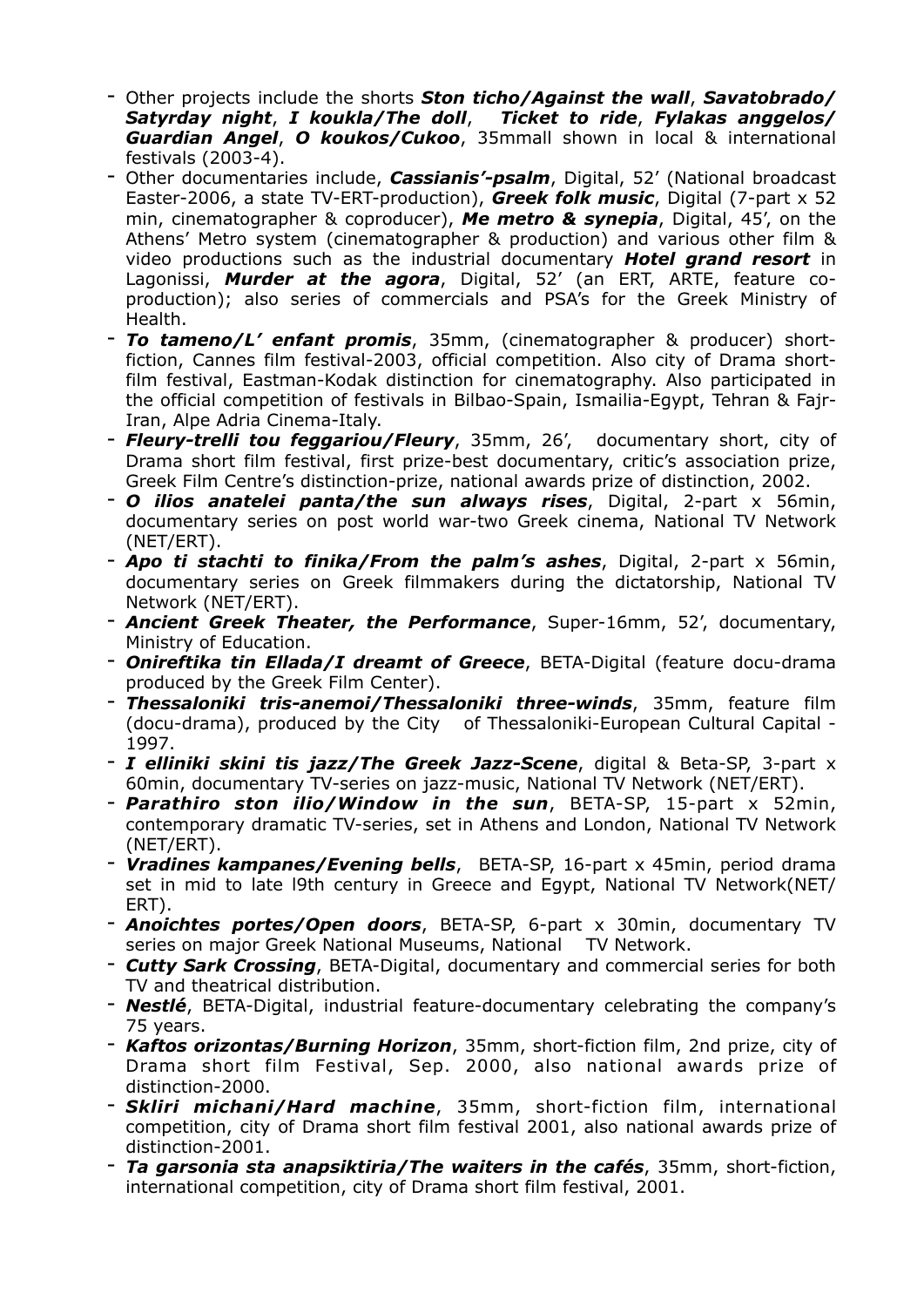- *Bibliotheca Alexandrina-2000*, 35mm, feature documentary (additional cinematography).
- Other projects include documentaries, shorts, commercials & music-videos, for clients and production companies such as, *MODIANO, V.C.A., N-ORASIS, EROS-Music, MINOS-EMI, MINISTRY OF INTERIOR AFFAIRS, MINISTRY OF ENVIRONMENT & PUBLIC AFFAIRS, EDUCATIONAL INSTITUTE* (educational videos on family / marital laws, also on theater education). Also various P. S. A. 's on *Sep. 22/2001 European day without vehicles* (2001), *Forest-protection* (2000), *Euro-elections* (1999), *Earthquake-support* (1999).

Los Angleles, CA, 1990-93, cinematographer οn the following productions during the period of my graduate studies:

- *ΜΑΝΥ ARE CALLED*; 16mm, Matti Leshem, Dir., AFI Thesis Film
- *REUNION*; 16mm, Andrew Hegge, Dir., UCLA Thesis Film (Jack Nicholson directing award)
- *BLUES BEFORE SUNRISE*; 16mm, Joel Asa Miller, Dir., UCLA Thesis Film (Owen Roizman cinematography award)
- *WRITING ΙΝ ΤΗΕ STREETS*; 16mm, Bernard Lhert, Dir., UCLA Thesis Film
- *OPTIMISTS*; BETA-SP, Manuel Siebenmann, Dir., AFI-short
- *INTERIOR MONOLOGUE*; BETA-SP, Matti Leshem, Dir., AFI-short
- *ΝΑΝΕΑ*; BETA-SP, Chris Ivanyi, Dir., AFI-short

## **OTHER PROFESSIONAL EXPERIENCE**

1st Assistant Camera, Camera Operator, 2nd unit Cinematography οn fifteen European features, many documentaries and commercials with directors and Directors of Photography such as, Franco Zeffirelli, Theo Angelopoulos, Michael Cacoyannis, Carlo Varini, Ennio Guarnieri, Yorgos Arvanitis, Andreas Bellis, John Rosenberg, Wolfgang Treu, among others respectively. Production companies include Cannon, Channel-4, Transatlantic-films, Omega Entertainment [1981-89].

### **LIGHTING DESIGN**

# **<http://www.theodoropoulos.info/lighting-design.html>**

Recent collaborations (2009-2015), include the stage plays, Yannis Ritsos' *La sonate au clair de lune*, produced by IFA (Institut Français d' Athènes), directed by Marsa Makris, Bredan Behan's *Enas Omiros/The hostage*, Νiko Kazantzakis' *Captain Michalis*; also *Fakebook, Diastimotreno/Spacetrain, Vermouth-songs & Indian summer*, directed by Tatiana Ligaris. Other collaborations include, *Our song*, Keith Waterhouse-writer, Ned Sherrin/Joe Harmston-directors, Tim Goodchild-production designer (1994); the stage adaptation of Antoine de Saint-Exupéry's *Le petit prince*  (2003). Architectural lighting design for *Aeschyleia-2003*, an annual event for the city of Elefsina.

# **OTHER ACTIVITIES**

- **12th Naoussa International Film Festival (ΝΙΙF)**-2015, president of the international committee in the short fiction film section